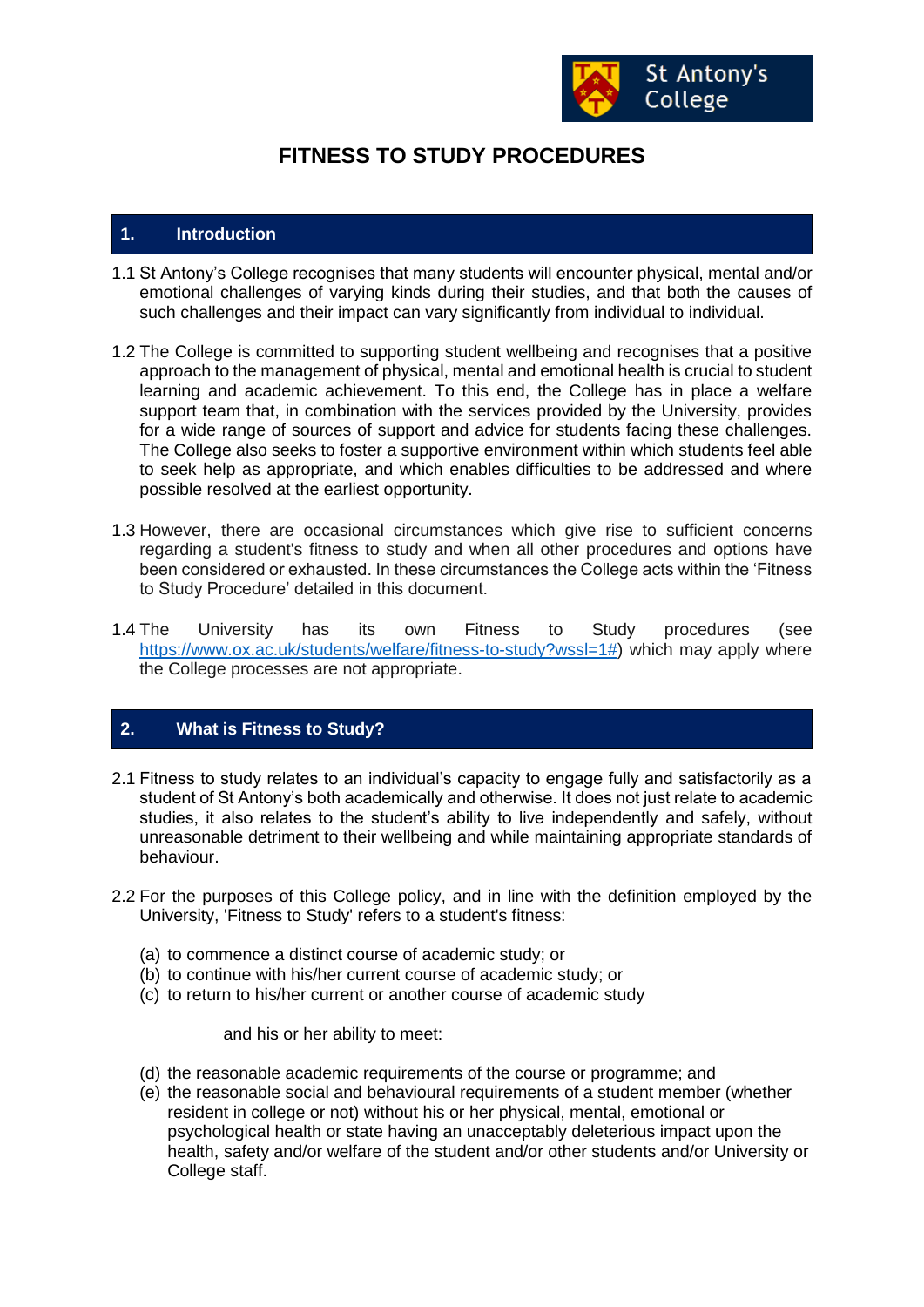

## **3. When will the Fitness to Study policy be used?**

- 3.1 The purpose of this policy is to provide a suitable and co-ordinated response by academic and professional support staff in circumstances where:
	- (a) the situation is deemed to be urgent; and
	- (b) other internal procedures, such as the Student Code of Conduct, are not appropriate or have been exhausted; and
	- (c) all other avenues within the College and University (if appropriate) have been exhausted.
- 3.2 The Fitness to Study procedures are not an alternative to decanal or academic disciplinary action. These and other procedures (for example, fitness to practice) may also be initiated where appropriate. Similarly, a student's fitness to study may be considered notwithstanding that other procedures have been invoked. The College will, however, refrain from considering parallel procedures about the same substantive matter.
- 3.3 All matters dealt with under Fitness to Study procedures will take into account individual circumstances. Whilst it is anticipated that such cases will be exceptional, the College reserves the right to vary the process it follows when considering a matter in the interests of fairness and/or health and safety.
- 3.4 The Fitness to Study procedures are based on the premise that students should be involved in the management of their own wellbeing wherever possible. Should a student, however, be unwilling or unable to participate in the procedures, the College may nevertheless follow its Fitness to Study procedures where it is reasonable to do so.

### **4. Fitness to Study Procedure: Stage One – Informal Action**

- 4.1 This Fitness to Study Procedure has **three stages** depending on the perceived level of risk, the severity of the problem and the student's engagement with efforts to respond to it. In urgent cases, at the College's discretion, stages 1 and 2 may be bypassed.
- 4.2 Concerns raised:
	- (a) Concerns about a student's fitness to study can arise in several situations. College Advisors, members of the Welfare Team (the Warden, Bursar, Dean, Domestic Bursar and College Registrar), Senior Tutor, other students, and/or members of college staff may observe behaviour that suggests that a student's physical, mental or emotional health are compromising his or her fitness to study.
	- (b) Any member of college who has such concerns is encouraged to consult a member of the Welfare Team. The Welfare Team will consult about appropriate action, and may make discreet enquiries about the student's behaviour and academic performance. If the risk is deemed less severe, the Welfare Team may initially direct the student toward appropriate forms of support.
- 4.3 Initial response:
	- (a) Should preliminary action in terms of support and guidance be unsuccessful, the Dean, along with the Registrar or Senior Tutor if deemed appropriate in consultation with the Dean, shall approach the student and explain, in a supportive and understanding manner, that concerns about their fitness to study have emerged. In the case of a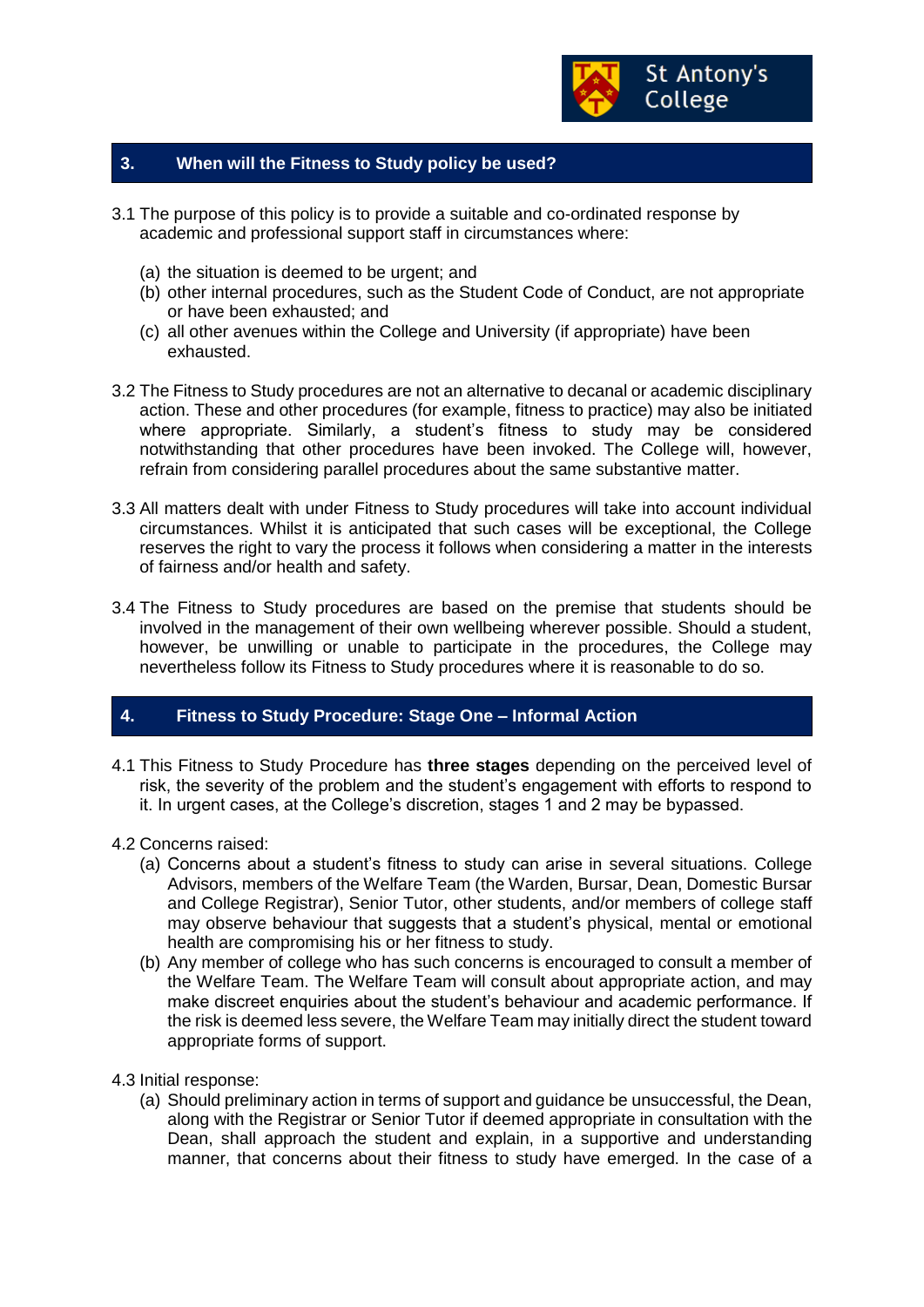

student with a disability, a support worker from the Disability Advisory Service may be involved in this meeting.

- (b) The student shall be made aware of the precise nature and causes of these concerns. The student shall be given the opportunity to explain his or her own views on the matter and be encouraged to think about using one or more of the support services offered by the University or College. It may also be appropriate to look into the possibility of applying academic arrangements or support to enable the student to study effectively, including making reasonable adjustments in the case of a student with a disability.
- (c) At this stage the Senior Tutor, as well as the College Advisor, shall be informed, if not already aware, that there are concerns about the student's fitness to study.
- 4.4 Intended outcomes:
	- (a) It is hoped that in most cases issues can be resolved at this level, and that the student will respond positively, co-operating fully with the process and taking advantage of the support available. It may be necessary to obtain independent corroboration as to whether support offered is being taken up. The responsibility for providing this evidence shall lie with the student.
	- (b) A review period shall be determined by agreement between the Dean and the Welfare Team, the Senior Tutor, and the student during which clear, observable and measurable goals for change shall be set. This review period will allow the student to seek advice and support from any appropriate services.
	- (c) At the end of this period a meeting shall be held to discuss any steps taken by the student to address the concerns. If the concerns have been addressed satisfactorily, this will be noted.
	- (d) Further meetings may be scheduled to continue to monitor the situation/progress and help ensure that continued support is provided to the student to enable them to study effectively. If, however, the concerns have not been addressed, a further review period may be agreed, or the case shall move to the next stage of the procedure.
	- (e) The informal discussions, advice and any undertakings made by the College or University and/or the student shall be documented for the benefit of the College, the University and the student, but shall be kept confidential. Copies of documents are to be kept by the Dean or Registrar.
	- (f) A letter setting out what has been agreed shall be given to the student.
	- (g) If a student is unable or unwilling to co-operate with the above process or modify their behaviour, they shall be informed that more formal action under **Stage 2** of this procedure may be considered appropriate.

## **5. Fitness to Study Procedure: Stage Two – Case Review Group**

- 5.1 If the action taken under Stage 1 has not been successful or if it is felt that the case is too serious to be dealt with informally, Stage 2 of the procedure may be invoked.
- 5.2 In Stage 2 the Dean shall be the point of contact with the student and with all other agencies and individuals. He or she shall keep records of the whole process. The Dean shall appoint a deputy if unavailable to act at any stage.
- 5.3 Information received at Stage 2 may also be used in the Stage 3 of this procedure.
- 5.4 Case Review Group
	- (a) A meeting of a **Case Review Group** shall be convened by the Dean or the Senior Tutor, and made up of the Warden, Dean, Senior Tutor, Bursar, College Registrar, and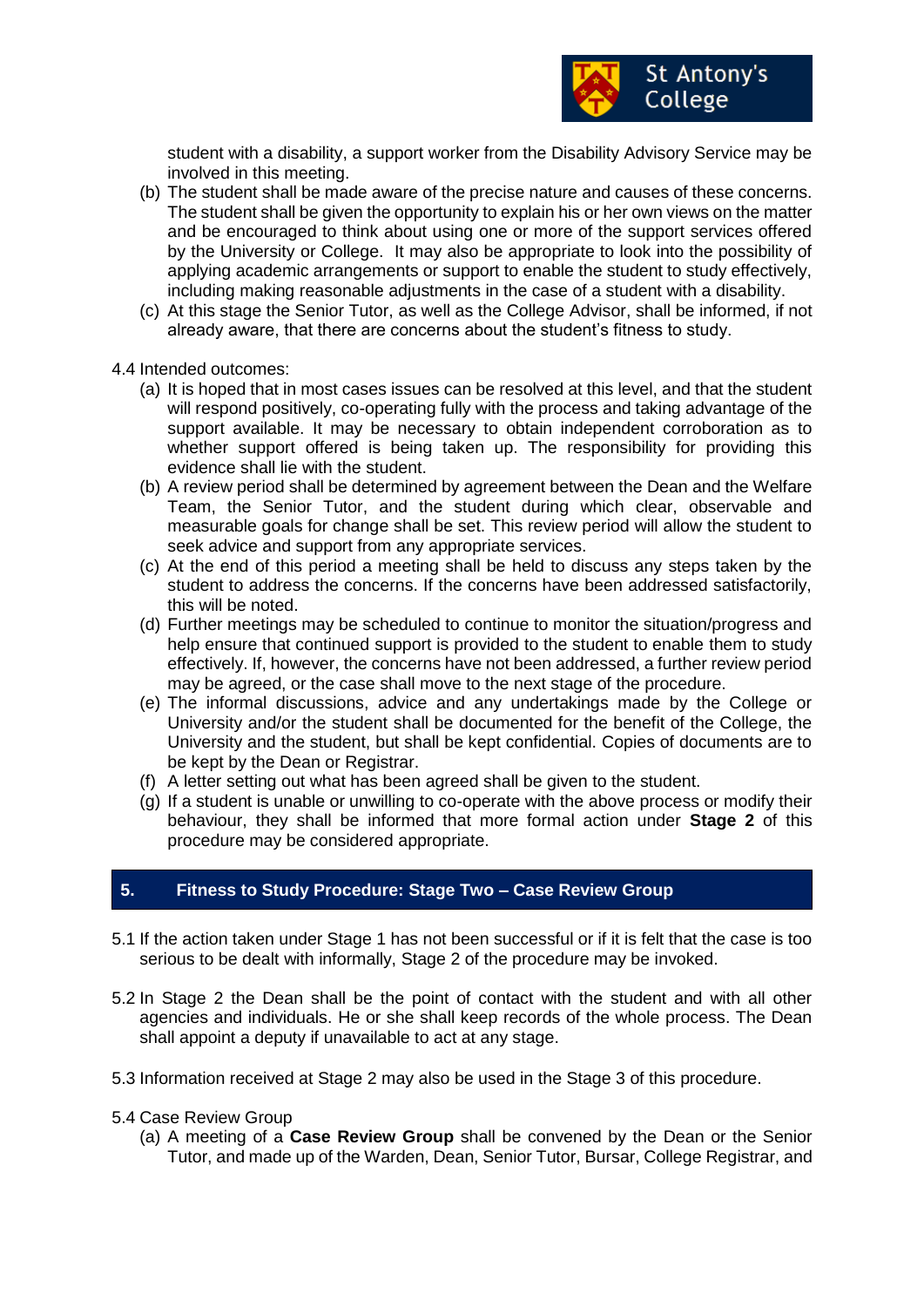

if needed the Domestic Bursar, and may include, if appropriate without disadvantage to the interests of the student, the Supervisor or College Advisor.

(b) A representative from the Disability Advisory Service, or the College's designated link to the Counselling Services, may also attend for information and advice if felt appropriate by the Dean and the Case Review Group may consult with the College Nurse if it considers it appropriate.

### 5.5 **Prior to the meeting**:

- (a) Before the meeting, a medical assessment may be sought from the College Doctors or another qualified practitioner familiar with the Oxford University system and the spectrum of student difficulties.
	- The student shall be encouraged to consent to this, and to authorise full disclosure of the results of any medical examination to the College of aspects relevant to study, as it will enable the College to address the student's difficulties in the most effective manner possible and to make an accurate assessment of risk.
	- The College recognises that any such information disclosed will constitute 'sensitive personal data' for the purposes of the Data Protection Act 1998 and it shall be handled, processed and stored accordingly.
	- Should the student refuse to undertake a medical examination, or disclose results, the College may continue this procedure based on the information already in its possession.
	- Should the student wish to furnish medical evidence from a practitioner of the student's own choosing, the College shall require that this evidence be reviewed by the College Doctor or another qualified practitioner.
- (b) The medical assessment is to be used to determine the following matters: (i) the nature and extent of any medical condition from which the student may be suffering; (ii) the student's prognosis; (iii) the extent to which it may affect his/her fitness to study and to manage the demands of student life; (iv) any impact it may have on or risk it may pose to others; (v) whether any additional steps could be taken by the College, in light of the medical condition, to enable the student to study effectively; (vi) whether the student will be receiving any ongoing medical treatment or support; (vii) whether the condition might be viewed as a disability within the terms of the Equality Act 2010.

### **5.6 The meeting:**

- (a) The student shall normally be given at least 5 working days' notice of the convening of a Case Review Group meeting and informed of the purpose of the meeting. This period may be shortened in urgent situations on the advice of the Welfare Team.
- (b) The student shall also be provided with any documents that will be considered by the Group and asked to provide any documentation he or she may wish the Group to consider, in good time for the meeting.
- (c) The student shall have the right to attend the Case Review Group meeting and may be accompanied at the meeting.
	- By an OUSU sabbatical officer, a fellow student, one of the St Antony's Junior Deans, or another current member of the University as an advisor.
	- A parent shall not normally be allowed to attend as an advisor, except at the College's discretion.
	- A designated support worker, if required, may accompany disabled students.
	- The student shall notify the Dean at least 24 hours in advance of the meeting if they are to be accompanied and by whom.
- (d) The purpose of the meeting shall be to ensure that:
	- the student is made fully aware of the nature of the concerns that have been raised;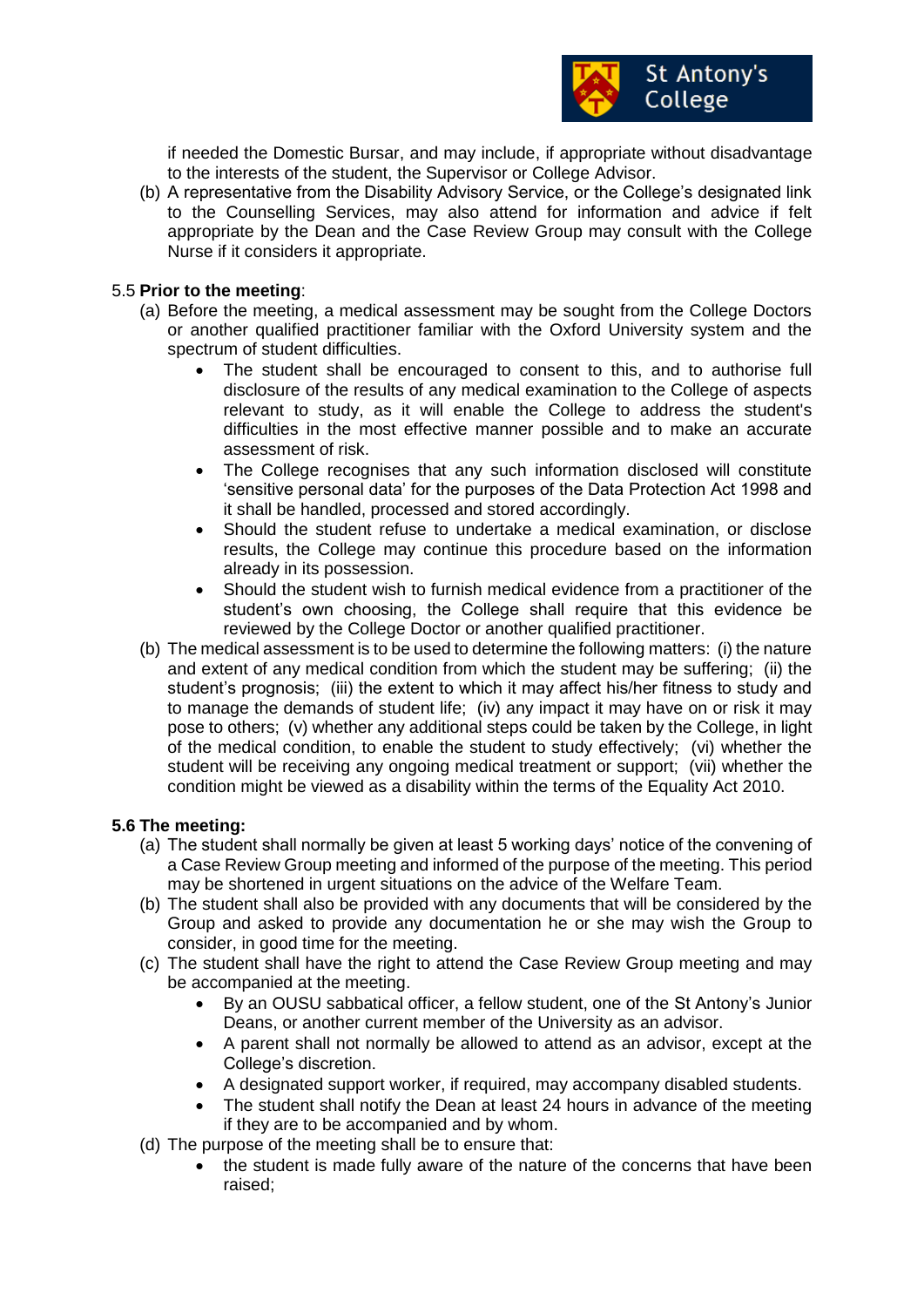

- the student's views are heard and taken account of and the best way to proceed is agreed upon;
- the student is fully aware of the possible outcomes if difficulties remain.
- (e) The Case Review Group shall order its proceedings at its own discretion and may call witnesses, including University Student Support Services staff working with the student, and institute enquiries to assist its deliberations.
- 5.7 At the **close of the meeting**, the Case Review Group may, dependent on its nature and outcome make one of the following decisions:
	- (a) No further action is required.
	- (b) To formally monitor the student's progress for a specified period of time.

(i) In this case an action plan shall be agreed with the student, outlining any steps, which the student will need to take, and/or any support to be provided to the student, to address the concerns identified.

(ii) Regular review meetings with the student shall be arranged with a nominated member of College staff, to ensure that the action plan is being appropriately followed and/or that reasonable support to enable the student to study effectively is being provided.

(iii) The student shall be informed of the consequences of any breaches of the action plan, which will normally involve their fitness to study being considered at Stage 3.

(c) To recommend that special academic arrangements or support are put in place.

(i) Such recommendations shall be agreed with the student's department and by the student and approved by the relevant University authority.

(ii) The student shall be informed that unless these arrangements remedy the concerns to the College's satisfaction, their fitness to study may be considered at Stage 3 of these procedures.

- (d) With the consent of the student, to agree that their studies be suspended for a period of time with appropriate application to the relevant University authority.
- (e) To refer the case to the Warden, to be considered under Stage 3 of this procedure. This decision will only be appropriate in the most serious of cases, where for example evidence of a serious risk to either the health and safety of the student or others has been identified, and it is thought that the student's suspension of study or banning or medical withdrawal may be the appropriate course of action, or where a particular course of action has been recommended but the student does not agree.
- 5.8 The decision of the Case Review Group, together with a concise record of the meeting, shall be sent to the student as soon as possible and no later than 5 working days from the date of the meeting, and a copy kept on the student's personal file. A copy of this documentation shall also be sent to the student's faculty or department where relevant.

## **6. Fitness to Study Procedure: Stage Three – Fitness to Study Panel**

- 6.1 Stage 3 of the procedure shall only be implemented:
	- (a) following a referral from a Stage 2 Case Review Group, or
	- (b) if in the opinion of the Dean (having consulted as appropriate) initial concerns have been raised which are sufficiently serious as to warrant the consideration of the student's suspension of studies or banning or medical withdrawal (including, but not limited to, if the student poses a potential threat to the health and safety of him- or herself or others, or to the efficient working of the institution).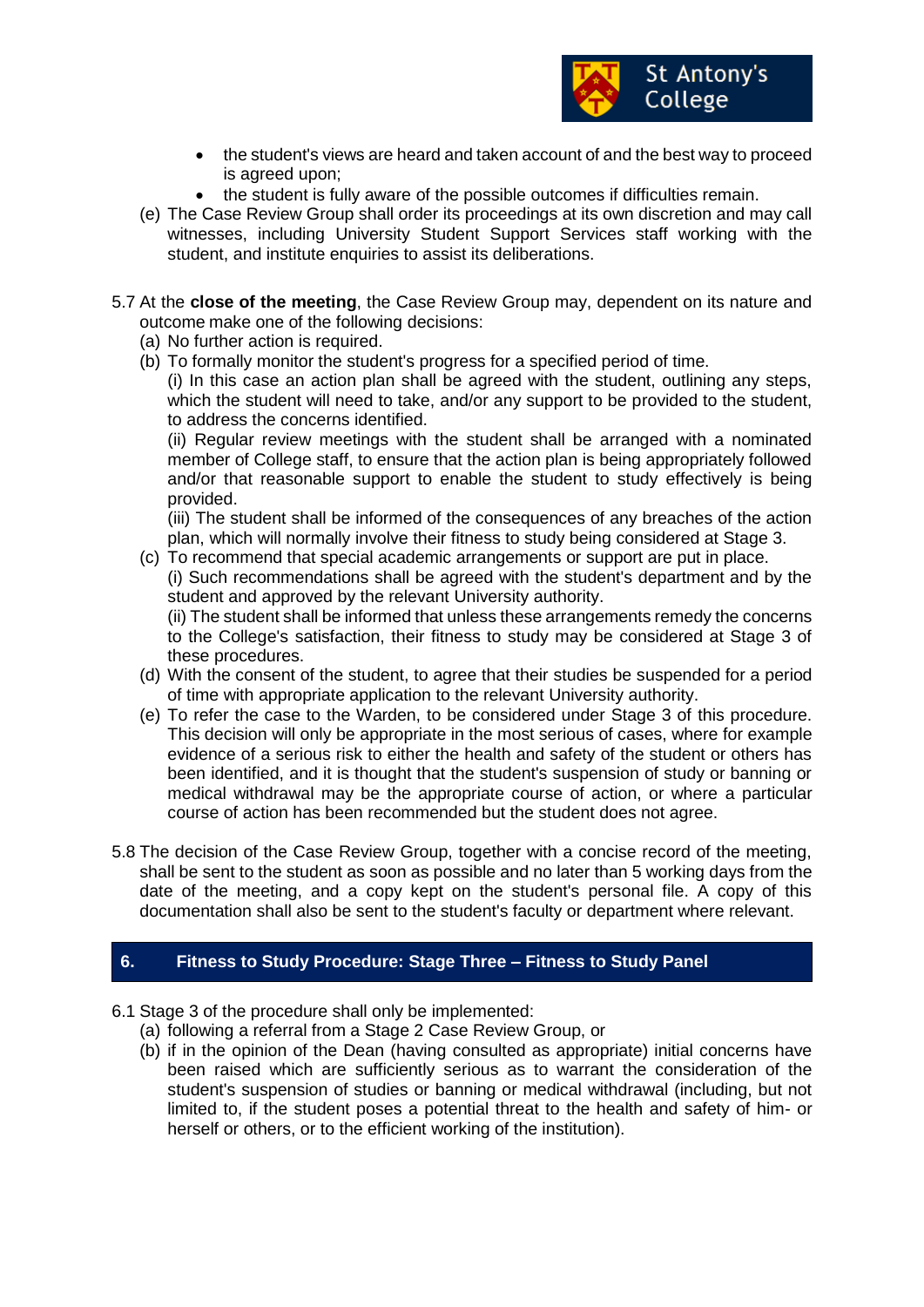

- 6.2 In stage 3 the Dean shall be the point of contact with the student and with all other agencies and individuals. He or she shall keep records of the whole process. The Dean shall appoint a deputy if unavailable to act at any stage.
- 6.3 The Fitness to Study Panel:
	- (a) The Fitness to Study Panel shall be chaired by the Warden (or the Sub-Warden if the Warden is unavailable or by another Governing Body (GB) Fellow nominated by the Warden if the Sub-Warden is unavailable), with four other GB Fellows of the College.
	- (b) These members shall be drawn by the Chair from a pool of eight GB Fellows who have agreed to sit on the Panel. The Panel shall include both male and female members.
	- (c) Should any member of the Panel be the student's supervisor or College Advisor or otherwise have an interest in their case, she or he shall be replaced by another member of the pool (or a member of the GB co-opted by the other members of the Panel in the event that there is no member of the pool available).
	- (d) The Panel shall normally require the participation of five members but outside of fullterm, in cases of urgency, special arrangements may need to be made including reducing the number of members to not less than three.

## 6.4 **Prior to the meeting**:

- (a) The Chair shall fix a date for a meeting of the Panel to hear the case and shall invite the student to attend to discuss the concerns and all relevant issues.
- (b) Whenever possible the student shall be given at least 5 working days' notice of the meeting of the Panel. This period may be shortened in urgent situations on the advice of the Welfare Team.
- (c) The student shall be informed of the purpose of the meeting.
- (d) The student shall also be provided with any documents to be considered at the meeting and asked to provide any documentation he or she may wish the Panel to consider, in good time for the meeting.

### 6.5 **The meeting**:

- (a) The student shall have the right to attend the Panel and to make oral representations and may be accompanied at the meeting.
	- By an OUSU sabbatical officer, a fellow student, a member of the Welfare Team other than the Dean, or another current member of the University as an advisor.
	- A parent shall not normally be allowed to attend as an advisor, except at the Panel's discretion.
	- A designated support worker, if required, may accompany disabled students.
	- The student shall notify the Chair of the Panel at least 24 hours in advance of the meeting if they are to be accompanied and by whom.
- (b) The purpose of the meeting shall be to consider the evidence available, including the student's perception of the concerns, raised in order:
	- (i) to determine whether the objectives of stage 2 have been met by the student;
	- (ii) to determine whether the College has put in place reasonable adjustments to enable the student to continue to study.
- (c) If the matter has not been considered at stage 2 because of the severity of the situation, the Panel may also take any actions which would otherwise have been considered at Stage 2.
- (d) The Panel shall regulate its proceedings as it thinks fit and may call witnesses and institute enquiries to assist its deliberations and may request further medical assessments of the student's fitness to study.
- (e) It shall also consider any previous assessments of the student's fitness to study.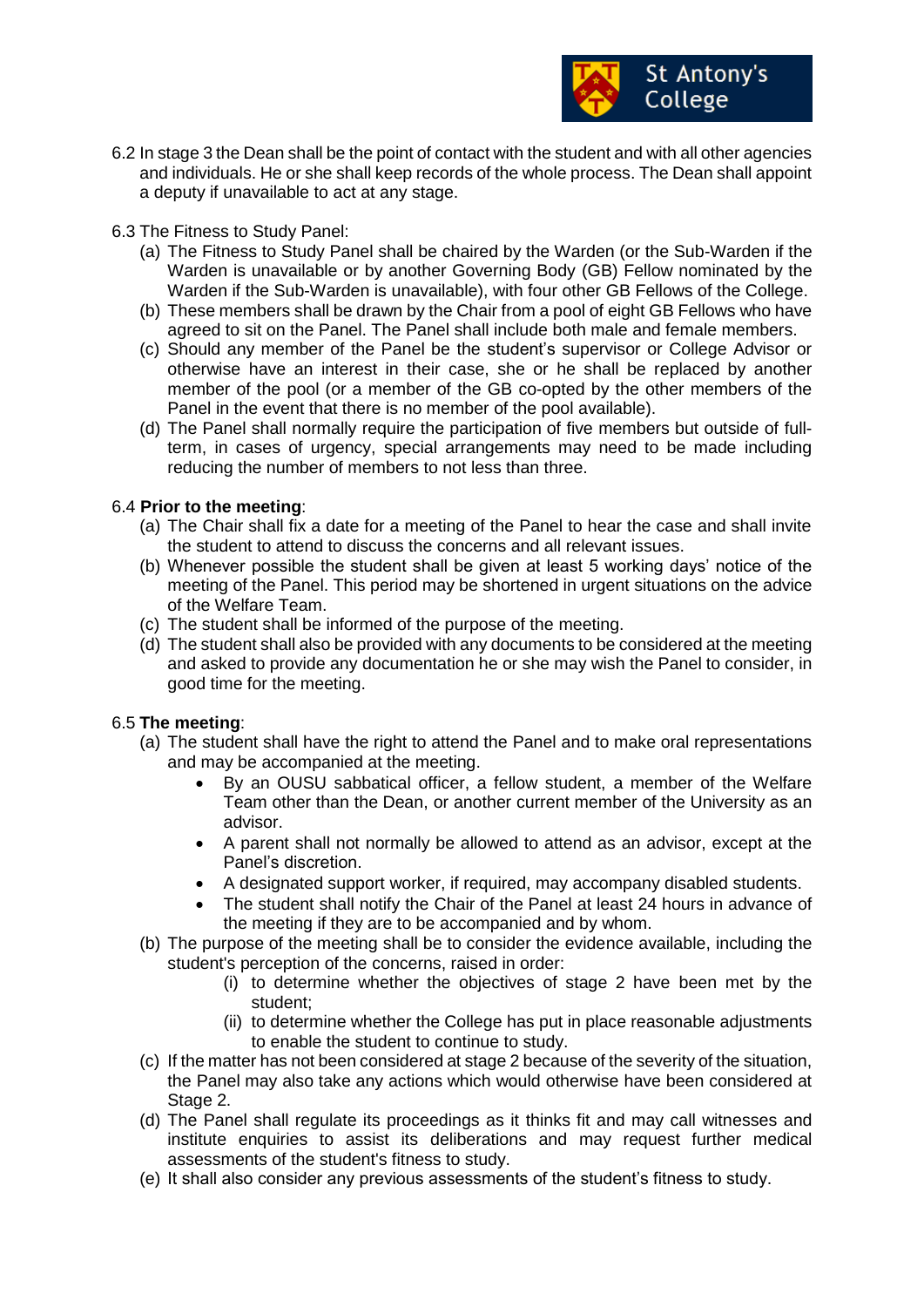

(f) The Chair shall ensure that all parties have access to all documents.

## 6.6 At the **close of the meeting:**

- (a) The Chair shall obtain a collective decision from members of the Panel.
- (b) The decision may include one or more of the following:
	- (i) To formally monitor the student's progress for a specified period of time.
		- In this case the Panel shall provide the student with an agreed action plan, outlining any steps which the student will need to take and/or any support to be provided to the student to address the concerns identified.
		- Regular review meetings with the student are to be arranged with a nominated member of staff (to ensure that the action plan is being appropriately followed and/or that reasonable support to enable the student to study effectively is being provided).
		- The student shall be informed of the consequences of any breaches of the action plan.
		- (ii) That, following consultation with the academic Department, and subject to the approval of the relevant University authority, special academic arrangements are to be put in place - or an interruption of studies is to be agreed. The student shall be informed of the consequences should these arrangements fail to remedy to the College's satisfaction the concerns identified.
		- (iii) To recommend that the College exercises its statutory power to require the student to suspend or to ban the student or to require his or her medical withdrawal.
		- (iv) Any other action considered to be appropriate and proportionate.
- 6.7 Any decision regarding suspension, banning or medical withdrawal shall be communicated by the College Registrar to the University and to any support services who have been involved with the student.

### 6.8 **Communication with student**:

- (a) The student shall be notified by the Chair of the decision, with reasons, as soon as possible and no later than 10 working days of the meeting of the Panel.
- (b) Communication of the decision to the student shall normally be undertaken in person in the Warden's Office and shall be immediately confirmed in writing.
- (c) Support shall normally be made available to the student at the time, preferably from a member of the Welfare Team or the student's College Advisor.
- 6.9 If the student does not agree with the decision the Panel may choose
	- (a) to refer to the University's Fitness to Study Panel for a recommendation on how to proceed, or
	- (b) to stand by its decision based on the information gathered during this and preceding levels of intervention.
- 6.10 If the student is dissatisfied with the decision, he or she may seek a review. The process to be followed is set out below in (8).

# **7. Return to Study**

7.1 After a suspension of study following a decision of the Case Review Group or the Panel, the student may make a request to the College for permission to return to the course.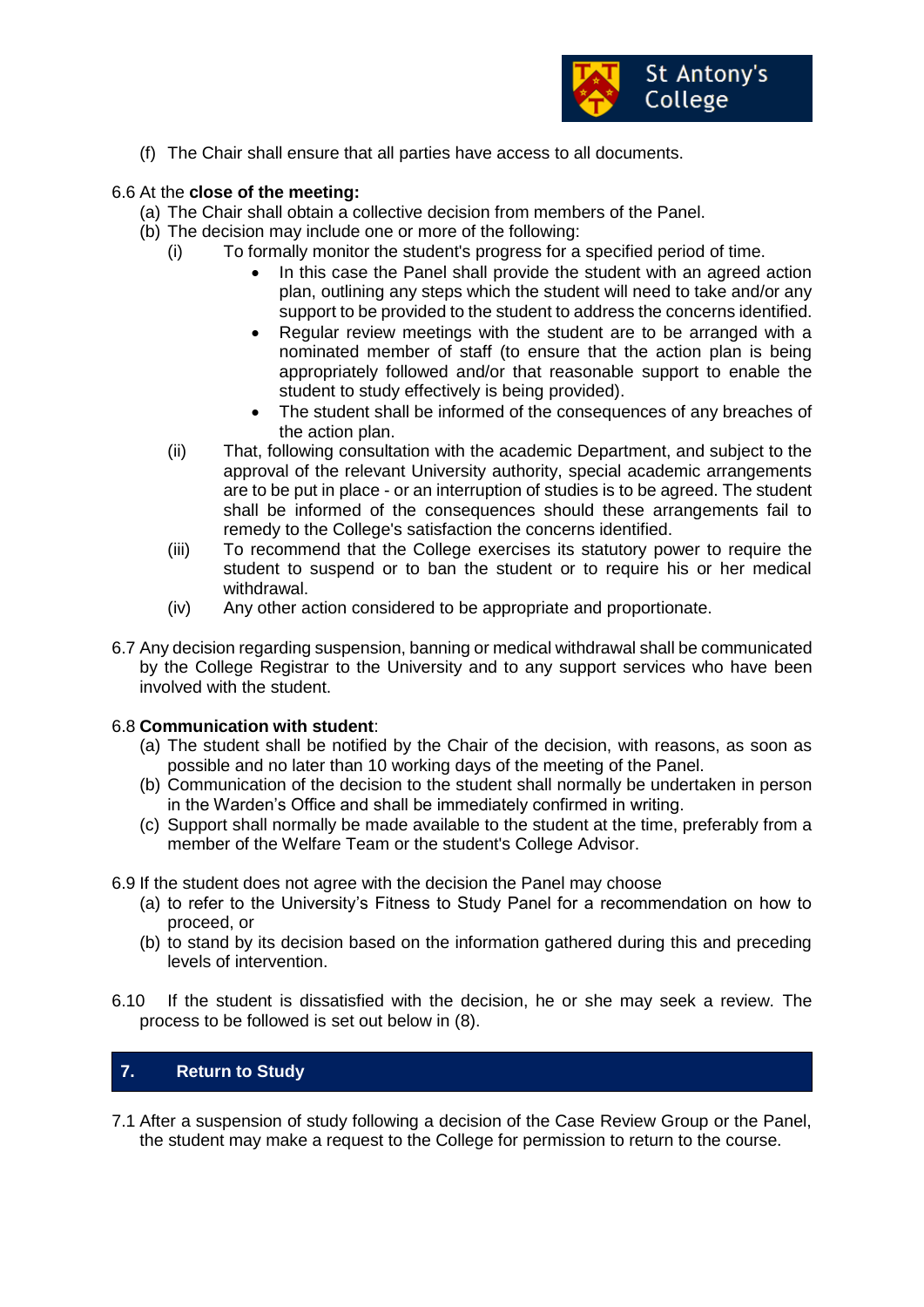

- 7.2 The Dean, in consultation with the Welfare Team and relevant medical professionals (including but not limited to the College Doctors), shall identify the issues of concern that the College may have in respect of the student's fitness to study.
- 7.3 The Dean shall also contact the relevant medical professional for an assessment of the student's ability to manage the demands of returning to studying at Oxford University, drawing attention to the nature and extent of the student's previous problems and the College's concerns about them.
- 7.4 The student shall be permitted to return only if, after receiving medical or other specialist advice about the likely impact of the student's condition on his or her fitness to study, the Panel is satisfied that the student is fit to study and able to comply with any conditions imposed on their return.
- 7.5 In cases where the College has any continuing concerns about the individual's fitness to study, it may require a second medical or specialist opinion.
	- In this case a student may be asked to submit themselves for medical examinations by doctors or other specialists, including the College Doctor or a consultant, nominated by the College, at the College's expense to allow the situation to be properly evaluated.
- 7.6 In any case where a student has been permitted to return to study following the implementation of the Fitness to Study procedure, the College shall hold an initial meeting with the student to discuss what support measures need to be put into place for the student's return and establish a return to study plan.
- 7.7 This initial meeting shall include the student's College Advisor; the Senior Tutor; a member of the Welfare Team; where applicable, a member of the Disability Advisory Service, and shall take advice from supervisors and taught-course tutors.
	- (a) At this initial meeting it may be decided that there should be regular review meetings with the student that can be used to monitor and support a return to study plan. If so, the student must provide their continued cooperation in this respect and such review meetings may continue for part or all of their remaining time at College.
	- (b) There should be a written record of what is agreed for the return to study plan and a copy given to the student. The Senior Tutor should ensure that, where appropriate, a copy of the plan is sent to the relevant support agencies, who have agreed to help implement the plan and that any necessary support from agencies external to the College is put in place.
	- (c) The Senior Tutor should make arrangements for monitoring that the support plan is being delivered and accepted.

## **8. Reviews and Appeals**

- 8.1 If the student is not satisfied with any decision made in accordance with the College's Suspension of Study or Fitness to Study Procedures, then he or she shall have the right to seek a review which shall be conducted by the College's **Appeals Panel**.
	- (a) In Fitness to Study cases where the Warden has chaired a Panel the Appeal Panel shall be chaired by the Sub-Warden with four other members of the Governing Body. The Appeals Panel shall include both male and female members.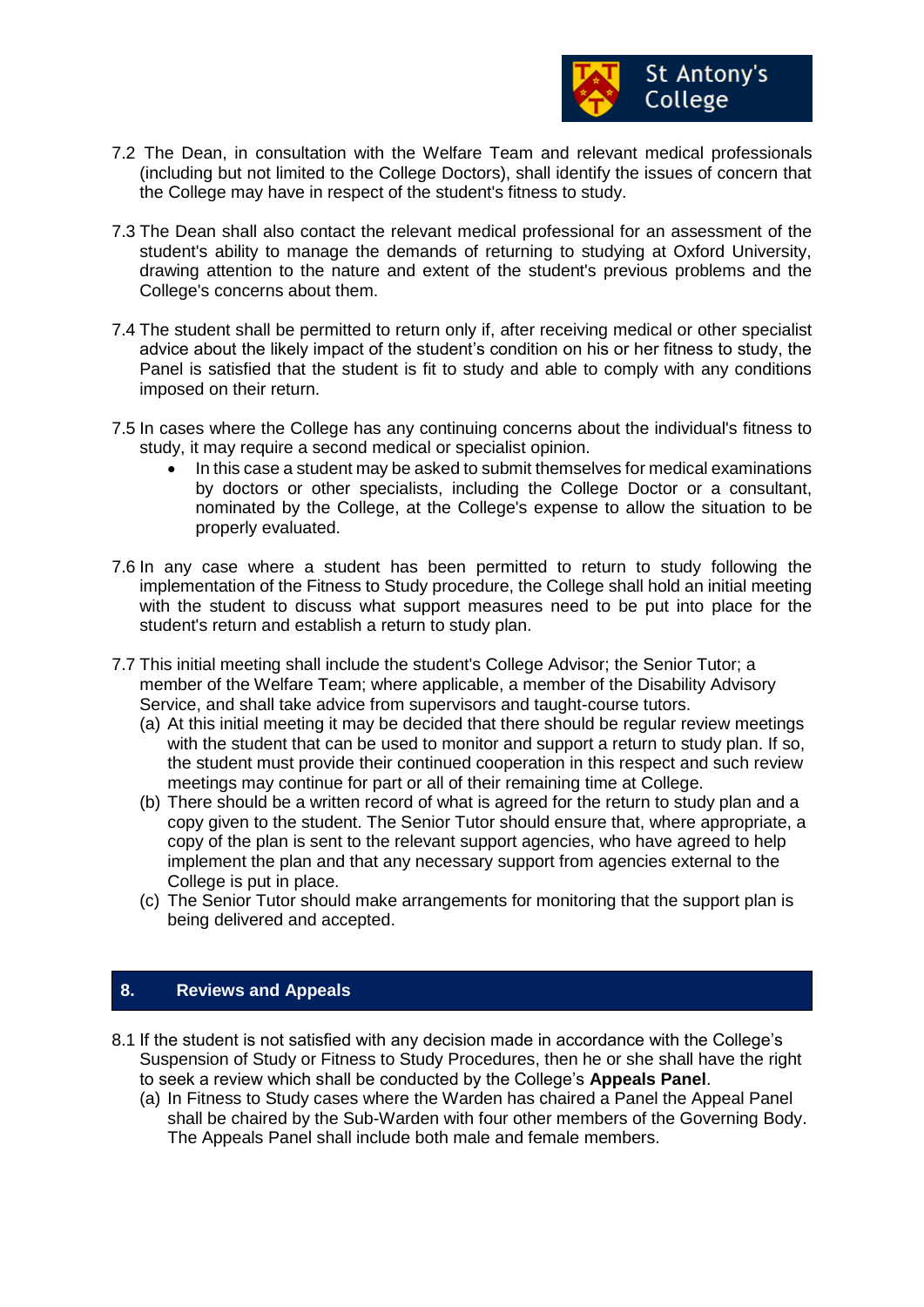

- (b) The Members of the Fitness to Study Panel shall not be members of the Appeals Panel (although members of the pool from whom the Panel was drawn may be included on the Appeals Panel).
- (c) The student's tutors and any other interested persons shall not be included in the Appeals Panel.
- (d) In the absence of the Sub-Warden there shall be five members of the Appeals Panel who will appoint one among their number to act as chair.
- (e) The Appeals Panel may regulate its proceedings as it sees fit.
- 8.2 The student shall set out the case for review in writing to the Chair of the Appeals Panel within five working days of the communication of the Fitness to Study Panel's decision. The student's case shall set out any alleged procedural unfairness or failures in the reasoning underlying the decision in question.
- 8.3 The Chair of the Appeals Panel shall copy the student's appeal to the Chair of the Fitness to Study Panel or the Senior Tutor, as the case may be, who shall respond in writing to the Chair of the Appeals Panel within five working days. The Chair of the Appeals Panel shall then copy that response to the student.
- 8.4 Appeals Panel Meeting:
	- (a) The Chair of the Appeals Panel shall convene a meeting of the Appeals Panel giving the student at least five working days' notice of such meeting, unless the student agrees to shorter notice being given.
	- (b) The student shall be told in writing of the time and venue of the meeting.
	- (c) The student shall have the right to attend the Panel and to make oral representations and may be accompanied at the meeting.
		- By an OUSU sabbatical officer, a fellow student, a member of the Welfare Team other than the Dean, or another current member of the University as an advisor.
		- A parent shall not normally be allowed to attend as an advisor, except at the Panel's discretion.
		- A designated support worker, if required, may accompany disabled students.
		- The student shall notify the Chair of the Panel at least 24 hours in advance of the meeting if they are to be accompanied and by whom.
	- (d) In the event that the student does not attend the hearing, the Appeals Panel may proceed in his or her absence.
	- (e) Without prejudice to the Appeals Panel's right to regulate its proceedings, the following procedure shall normally be adopted:
		- (i) The Appeals Panel shall consider the basis of the student's appeal and the response of the Chair of the Fitness to Study Panel or Senior Tutor, as the case may be.
		- (ii) The Appeals Panel can confirm or amend the decision of the Fitness to Study Panel in question and shall issue its decision in writing.
- 8.5 The College's procedures with regard to the matter shall be complete when the Appeals Panel's decision has been issued.
- 8.6 Should the student remain dissatisfied, the matter may be taken to the Office of the Independent Adjudicator for Higher Education (see www.oiahe.org.uk/). Application forms and guidance notes shall be made available from the College Registry.